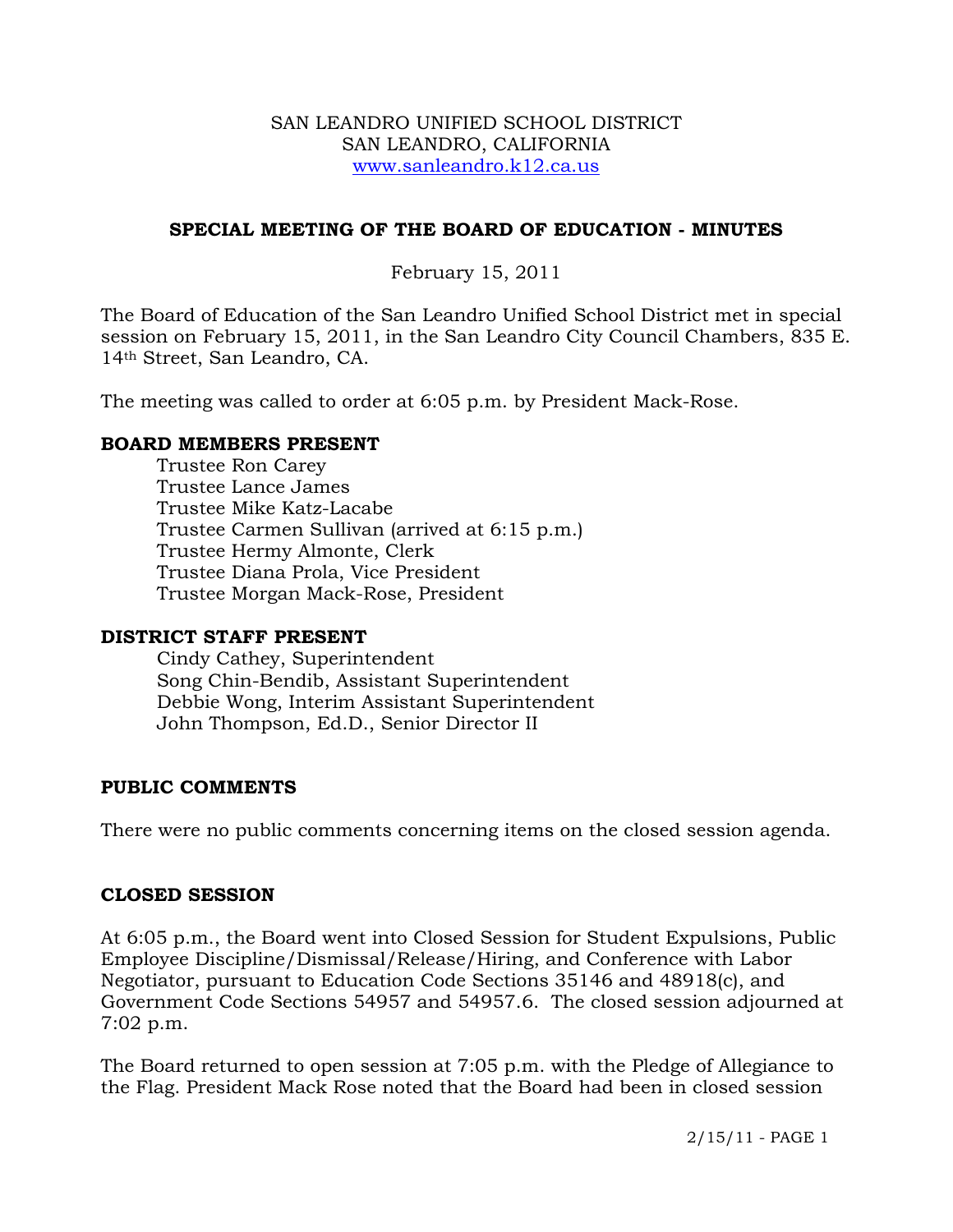and that no action was taken, adding that the Board will reconvene to closed session at the end of the special meeting.

# **APPROVAL OF THE AGENDA**

On a motion made by Trustee Prola and seconded by Trustee James, the Board approved the agenda for the special Board meeting of February 15, 2011, by a 7-0 vote.

# **PUBLIC TESTIMONY ON NON-AGENDA ITEMS**

• Raleigh McLemore, Bancroft Middle School teacher, addressed the Board regarding the financial uncertainties of the state and its impact to the District, adding that, without counselors, our parents, students, and teachers are loosing an incredible important resource, and you can't underestimate that importance of the Art, Music, and P.E. specialists programs. He urged the Board to consider joining Oakland Unified and actively go to Sacramento to support public education.

## **PUBLIC HEARING**

A public hearing was conducted regarding the San Leandro Unified School District Initial Proposal to the San Leandro Teachers' Association (SLTA).

Government Code 3547 requires the Board of Education to present all initial proposals of exclusive representatives and of public school employers at a public meeting which thereafter shall be public records. The San Leandro Unified School District is presenting its initial proposal for a successor agreement with SLTA. This hearing will allow the public an opportunity to be informed of and comment on the issues that are being negotiated.

The Board held the official public hearing on the San Leandro Unified School District Initial Proposal to the San Leandro Teachers' Association.

On a motion made by Trustee Katz-Lacabe and seconded by Trustee Almonte, the Board opened the public hearing regarding the San Leandro Unified School District Initial Proposal to the San Leandro Teachers' Association (SLTA) by a 7-0 vote.

No comments were received from the audience.

On a motion made by Trustee Katz-Lacabe and seconded by Trustee James, the Board closed the public hearing regarding the San Leandro Unified School District Initial Proposal to the San Leandro Teachers' Association (SLTA) by a 7-0 vote.

### **ACTION ITEM**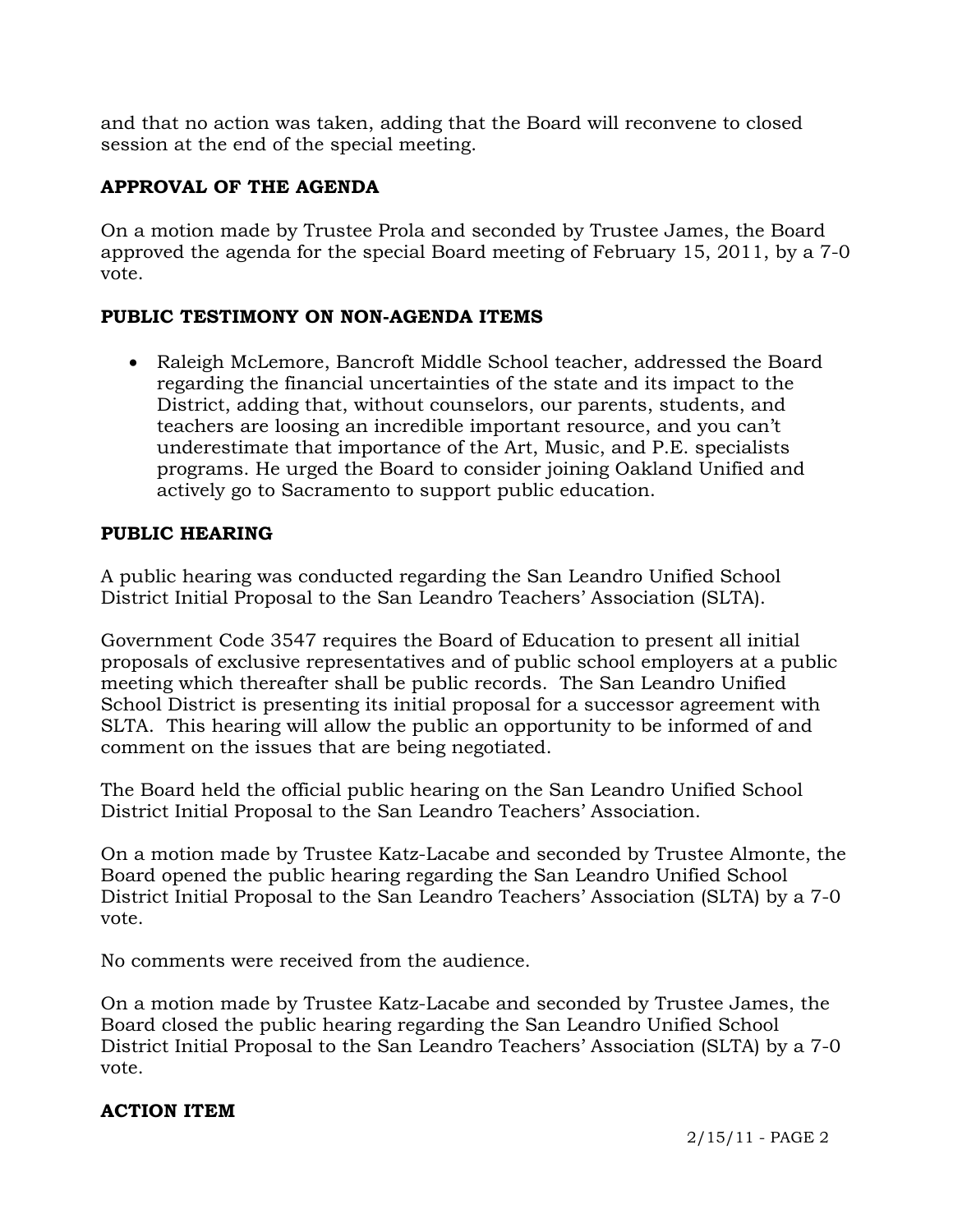#### Human Resources

2.1-A Adoption of the San Leandro Unified School District Initial Proposal to the San Leandro Teachers' Association (SLTA)

> On a motion made by Trustee Prola and seconded by Trustee Katz-Lacabe, the Board approved the adoption of the San Leandro Unified School District Initial Proposal to the San Leandro Teachers' Association (SLTA) by a 7-0 vote.

### **CONSENT ITEMS**

### General Services

2.1-C Resolution #11-08 In Support of Placing a State Revenue Extension Measure on the Ballot

Educational Services

3.1-C Title I School-Wide Plans for Bancroft Middle School, Garfield Elementary School, McKinley Elementary School, and Wilson Elementary School

### Business Operations

- 4.1-C Ratification of Payroll for January 2011
- 4.2-C Approval of Bill Warrants
- 4.3-C Intra Budget Transfers and Revisions for January 2011
- 4.4-C New Copier Contract with Caltronics for San Leandro District Sites

On a motion made by Trustee Katz-Lacabe and seconded by Trustee Sullivan, the Board approved the consent items by a 7-0 vote.

### **ACTION ITEMS**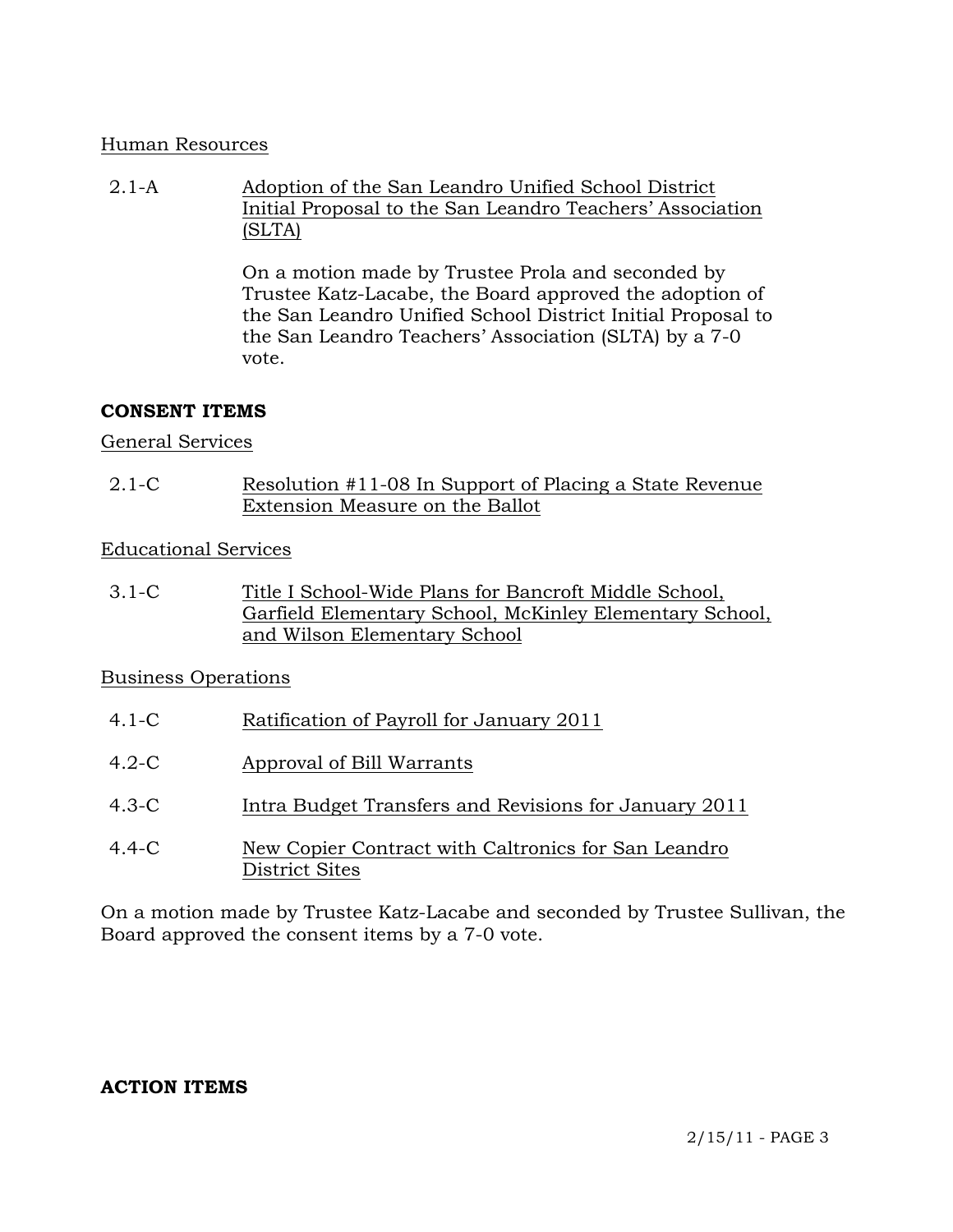John Thompson, Senior Director II of Human Resources, explained that in order for the layoffs to occur, two preliminary steps must occur before the Board can proceed with the March 15 released employees notification deadline.

Tonight, Resolutions #11-09 determining the order of seniority for those employees with the same date of first paid services (Tie-Breaking Resolution) and Resolution #11-10 establishing criteria to exempt certificated employees from the order of certificated lay off due to special training, experience, or credential that more senior employees do not possess (Skipping Resolution) are being brought forward to the Board for consideration. In addition, on March 1, staff will be bringing forward a resolution regarding reduction or elimination of certain particular kinds of services (PKS) for Board consideration.

### Human Resources

2.2-A Resolution #11-09 Criteria for Determining Order of Seniority for Those Employee with the Same Date of First Paid Services (Tie-Breaker Criteria)

> On a motion made by Trustee Katz-Lacabe and seconded by Trustee Almonte, the Board adopted Resolution #11- 09 Criteria for Determining Order of Seniority for Those Employee with the Same Date of First Paid Services (Tie-Breaker Criteria) by a 7-0 vote.

2.3-A Resolution #11-10 Criteria for Determining Certificated Permanent and Probationary Personnel Whom the District Shall Exempt from the Order of Layoff

> On a motion made by Trustee Katz-Lacabe and seconded by Trustee Sullivan, the Board adopted Resolution #11- 10 Criteria for Determining Certificated Permanent and Probationary Personnel Whom the District Shall Exempt from the Order of Layoff by a 7-0 vote.

### Educational Services

3.1-A Recommendation from the Administrative Panel for Expulsion of Student E17-10/11

> On a motion made by Trustee Katz-Lacabe and seconded by Trustee James, the Board approved the recommendation from the Administrative Panel for Expulsion of Student E17-10/11 by a 7-0 vote.

### **CONFERENCE ITEM**

### Business Operations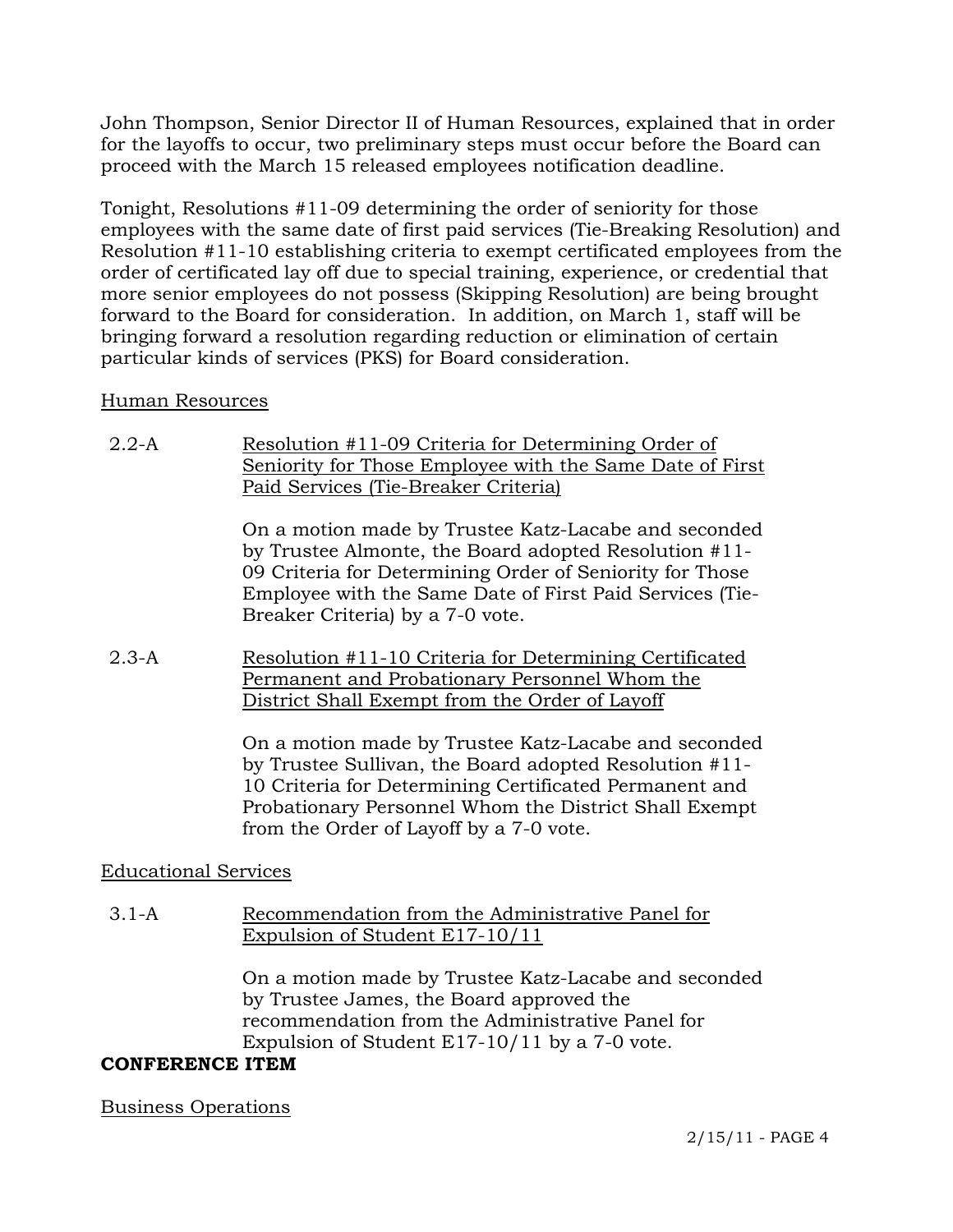# 4.1-CF Eliminate One of the Four Elementary Specialist Preparatory Periods

The Board discussed and considered approving the elimination of one Physical Education Preparatory Period at the elementary schools and activate the necessary personnel action.

#### **PUBLIC COMMENT**

District employees Audrey Brown, Susan Deming, Sylvia Colt, Estaban Zapiain, San Leandro Teachers' Association (SLTA) President Jon Sherr and Carol Delton SLTA representative on issues of budget and finance, and parents Terry Lemick and Geoff Landreau addressed the Board regarding overall budget cuts including the importance of the elementary specialist preparatory periods: Art, Music and P.E. They urged everyone to work together to mitigate as many cuts as possible, reconsider eliminating one of the prep periods, be proactive and look at the District numbers and come up with a plan to maintain the programs and services our students deserve.

The Board expressed the difficulty making these cuts; however, the District needs a balanced budget and unfortunately the District cannot make the budget adjustments necessary, at this time, to maintain fiscal solvency without impacting our students. Comments included:

- Appreciated comments made that we speak to our representatives regarding the disparity in funding
- These decisions and discussions that are being made are not performance evaluations
- Art, Music, and P. E. are important
- Not in favor of cutting any programs; however, there is a budget and we need to find a way to live within it
- The tax extension being proposed is not new taxes but an "extension" of taxes that have been in place for two years
- Educate and urge our parents to vote so that the District can maintain what we have
- Currently there is not a restoration plan; however,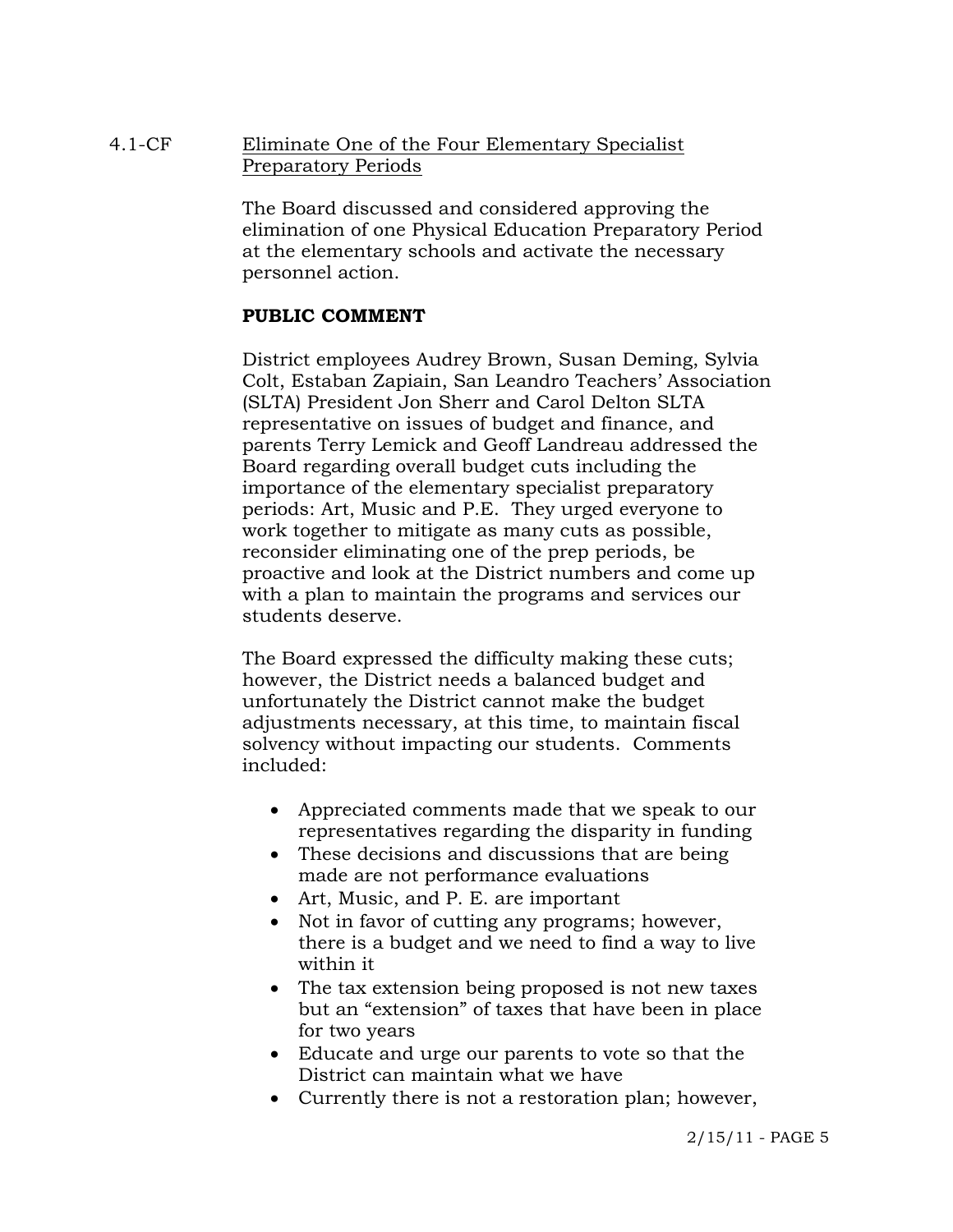the Finance Committee will be meeting on March 9 and will begin mapping out the process

- We need to go for a parcel tax
- While we are reducing one P.E. prep specialist per week, we are not reducing the amount of P.E. that students will be participating in. One hundred of the 200 mandated minutes will be taught by classroom teachers
- In many districts, classroom teachers teach P.E.
- Appreciated the expertise that all of our teachers bring and SLTAs pledge to work together with the **District**

A final comment was made by President Mack-Rose, suggesting that the Advocacy Committee meet to address how the District and parents can address this issue at the state level.

On a motion made by Trustee Prola and seconded by Trustee Carey, the Board approved the elimination of one Physical Education Preparatory Period at the elementary schools and directed staff to activate the necessary personnel action by a 5-2 vote. Trustees Sullivan and Katz-Lacabe voting no.

#### **INFORMATION ITEMS**

#### Business Operations

### 4.1-I Miscellaneous Receipts

Miscellaneous receipts in the amount of \$13,871,767.54 have been deposited in the Treasury of Alameda County.

Facilities and Construction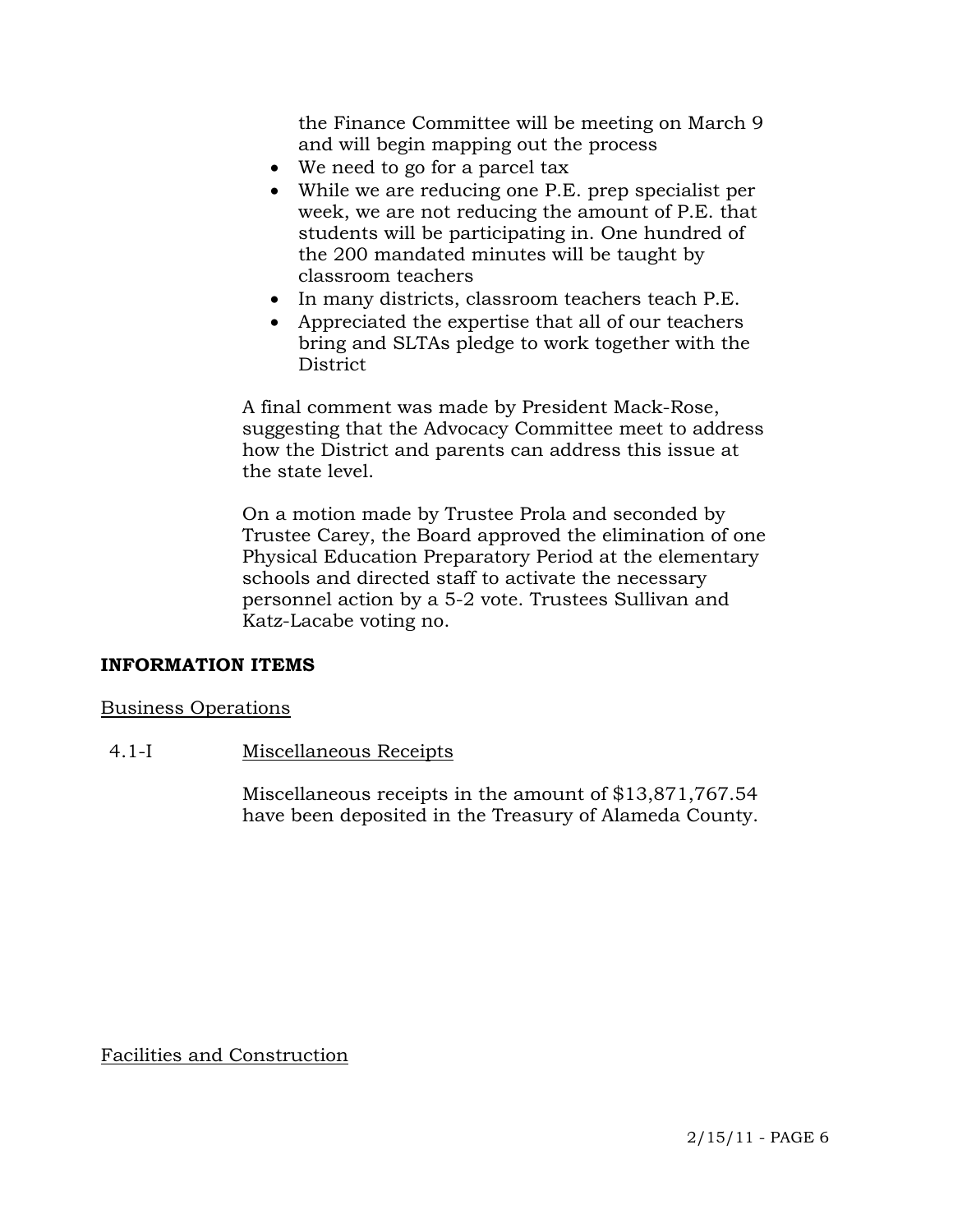### 5.1-I Conceptual Design Team for Measure M

The Board received for review information on the Conceptual Design Team for Measure M.

Robin Michel, Communications Outreach Specialist for Measure B, explained the proposed composition of the Conceptual Design Teams, timeline and application.

- Applications for the SLUSD Sports Complex and Burrell Field and San Leandro High School Swim Center Design Teams are currently being accepted and will be available on the website
- Each Conceptual Design Team will be composed of District staff, parents, students, community members/non-profits/business, and City staff
- Deadline to submit applications is Friday, March 4 by noon at the District Office

## **BOARD MEMBER COMMENTS**

- Trustee James commented that we need to work together and plan as if the tax extension does not pass.
- Trustee Sullivan commented on the wonderful things she heard about the African American Achievement Night as she was unable to attend.

She is looking forward to attending the Latino Achievement Night on March 3.

She reiterated her concerns regarding staff safety in relation to P.E.

 Trustee Almonte commented that he attended the African American Achievement Night along with Trustees Prola, Carey and Katz-Lacabe.

He reported attending the 74th Annual Lions' Club Student Speakers Contest, announcing that first place went to San Leandro High School student Alexandria Bonilla and the second place winner was Chelsea Randall. Both students are SLHS Business Academy students under teacher Mary Steiner.

 Trustee Prola was appointed to serve as Government Relations Liaison for Region VII for the California School Boards Association (CSBA).

She also attended the African American Achievement Night.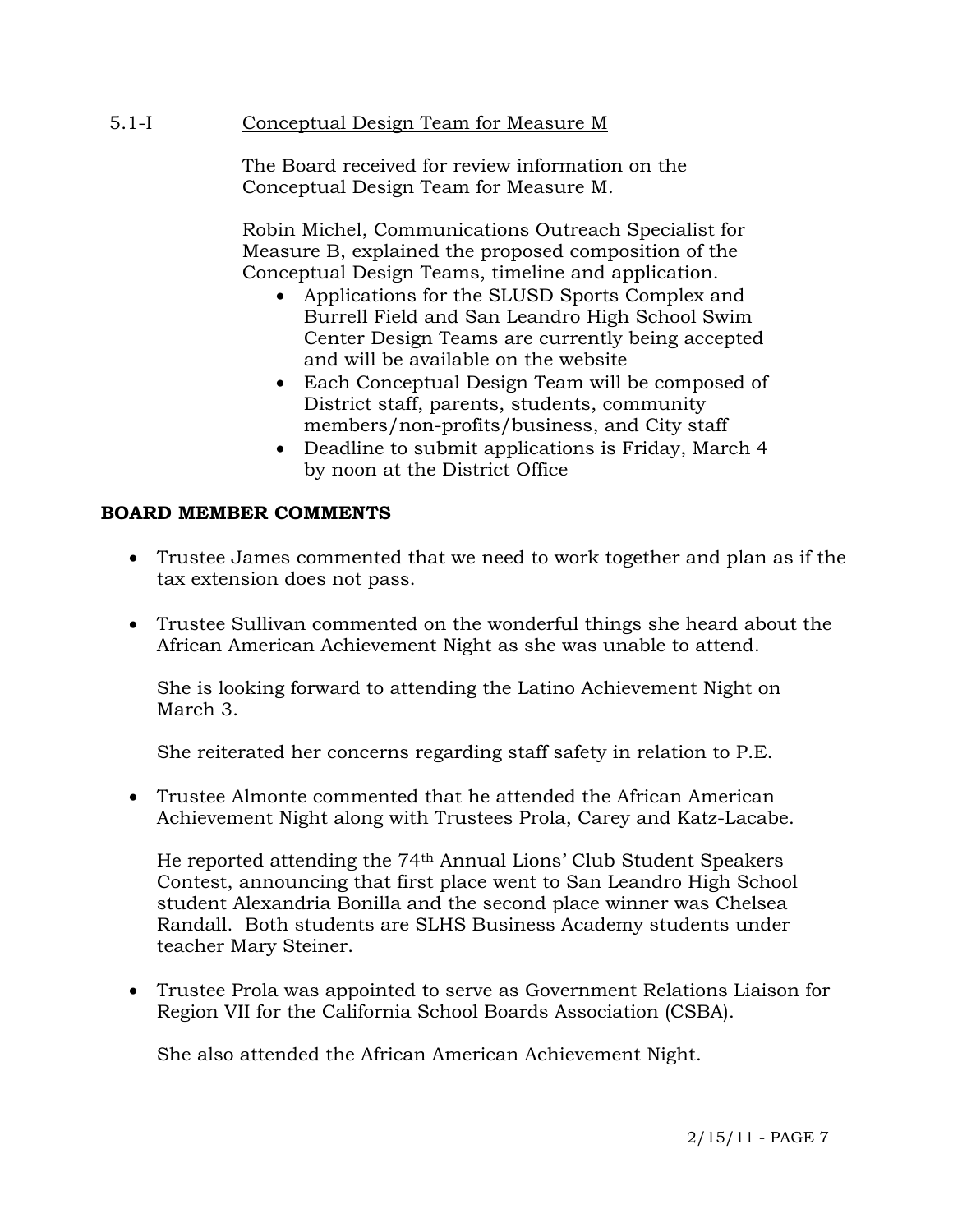She reported that she was asked to submit a proposal for a presentation at the CSBA Conference in San Diego. She asked for and received consensus to submit a presentation proposal on the Fred T. Korematsu 9th Grade Campus.

Trustee Carey attended the African American Achievement.

He also reported that Trustee Prola and he had the opportunity to meet with Rick Richards, Keep Music Rockin' Foundation, and Sheila E., who took the time to come to San Leandro to meet with our school board, and school district administration in support of the District's music programs. She also took the time to visit Madison Elementary School to listen and visit with the 5th grade student band.

- Trustee Katz-Lacabe commented that despite the declining budget, teachers are doing a great job, and the children are enjoying school and learning.
- Trustee Mack-Rose commented that the District recently received approximately \$421,000 in Mandated Cost money and the remaining American Reinvestment & Recovery Act (ARRA) money in the amount of approximately \$392,000. The Finance Committee will be discussing the impact at their March 9 meeting.

At 8:08 p.m. the Board returned to closed session. The Board reconvened to open session at 8:39 p.m. President Mack-Rose noted that the Board had been in closed session where no reportable action was taken.